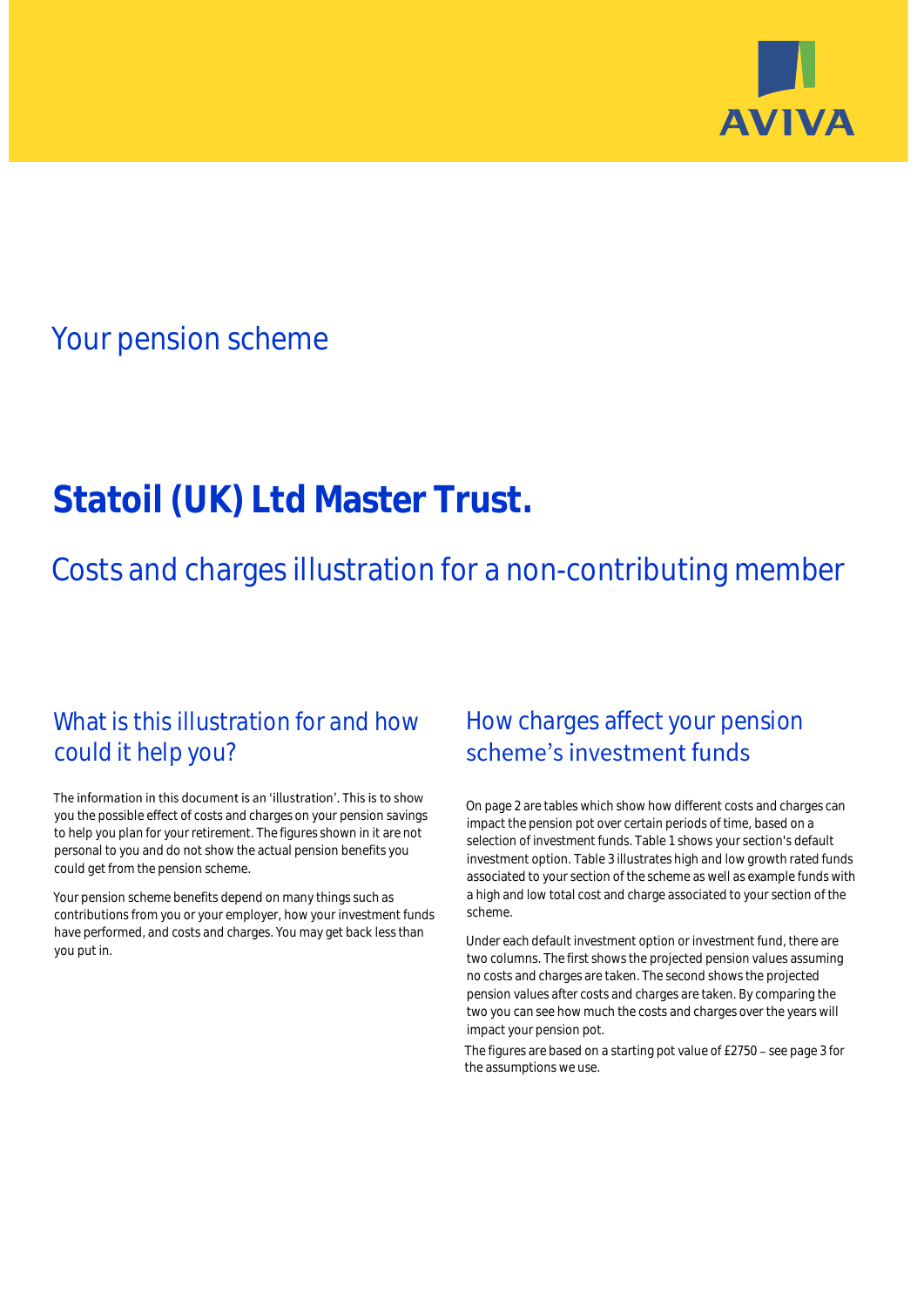| Illustration of effect of costs and charges on the Default Investment Option in |                                        |                                    |  |  |  |  |  |  |  |
|---------------------------------------------------------------------------------|----------------------------------------|------------------------------------|--|--|--|--|--|--|--|
| <b>Statoil (UK) Ltd Master Trust.</b>                                           |                                        |                                    |  |  |  |  |  |  |  |
|                                                                                 | <b>My Future</b>                       |                                    |  |  |  |  |  |  |  |
|                                                                                 | Assumed growth rate 3.3% (p.a.)        |                                    |  |  |  |  |  |  |  |
|                                                                                 | Assumed costs and charges 0.45% (p.a.) |                                    |  |  |  |  |  |  |  |
| At end of year                                                                  | Projected value assuming no            | <b>Projected value after costs</b> |  |  |  |  |  |  |  |
|                                                                                 | costs and charges are taken            | and charges are taken              |  |  |  |  |  |  |  |
| $\mathbf{1}$                                                                    | £2,780                                 | £2,770                             |  |  |  |  |  |  |  |
| $\overline{2}$                                                                  | £2,810                                 | £2,780                             |  |  |  |  |  |  |  |
| 3                                                                               | £2,840                                 | £2,800                             |  |  |  |  |  |  |  |
| 4                                                                               | £2,870                                 | £2,820                             |  |  |  |  |  |  |  |
| 5                                                                               | £2,900                                 | £2,830                             |  |  |  |  |  |  |  |
| 10                                                                              | £3,060                                 | £2,920                             |  |  |  |  |  |  |  |
| 15                                                                              | £3,230                                 | £3,010                             |  |  |  |  |  |  |  |
| 20                                                                              | £3,400                                 | £3,100                             |  |  |  |  |  |  |  |
| 25                                                                              | £3,590                                 | £3,200                             |  |  |  |  |  |  |  |
| 30                                                                              | £3,790                                 | £3,290                             |  |  |  |  |  |  |  |
| 35                                                                              | £4,000                                 | £3,390                             |  |  |  |  |  |  |  |
| 40                                                                              | £4,170                                 | £3,470                             |  |  |  |  |  |  |  |
| 45                                                                              | £4,280                                 | £3,470                             |  |  |  |  |  |  |  |
| 50                                                                              | £4,300                                 | £3,420                             |  |  |  |  |  |  |  |

٦

### **Table 2**

| List of Funds included in the Default Investment Option |                       |                    |  |  |  |  |  |  |
|---------------------------------------------------------|-----------------------|--------------------|--|--|--|--|--|--|
| <b>Fund name</b>                                        | <b>Total Cost and</b> | <b>Growth Rate</b> |  |  |  |  |  |  |
|                                                         | Charge (p.a.)         | (p.a.)             |  |  |  |  |  |  |
| Av MyM My Future Growth                                 | 0.47%                 | 3.60%              |  |  |  |  |  |  |
| Av MyM My Future Consolidation                          | 0.42%                 | 2.40%              |  |  |  |  |  |  |
|                                                         |                       |                    |  |  |  |  |  |  |
|                                                         |                       |                    |  |  |  |  |  |  |
|                                                         |                       |                    |  |  |  |  |  |  |
|                                                         |                       |                    |  |  |  |  |  |  |
|                                                         |                       |                    |  |  |  |  |  |  |
|                                                         |                       |                    |  |  |  |  |  |  |
|                                                         |                       |                    |  |  |  |  |  |  |
|                                                         |                       |                    |  |  |  |  |  |  |

#### **Aviva Life & Pensions UK Limited.**

Registered in England No. 3253947. Registered office: Aviva, Wellington Row, York, YO90 1WR. Authorised by the Prudential Regulation Authority and regulated by the Financial Conduct Authority and the Prudential Regulation Authority. Firm Reference Number 185896. **aviva.co.uk** TEMP GFI NG071309 09/2018